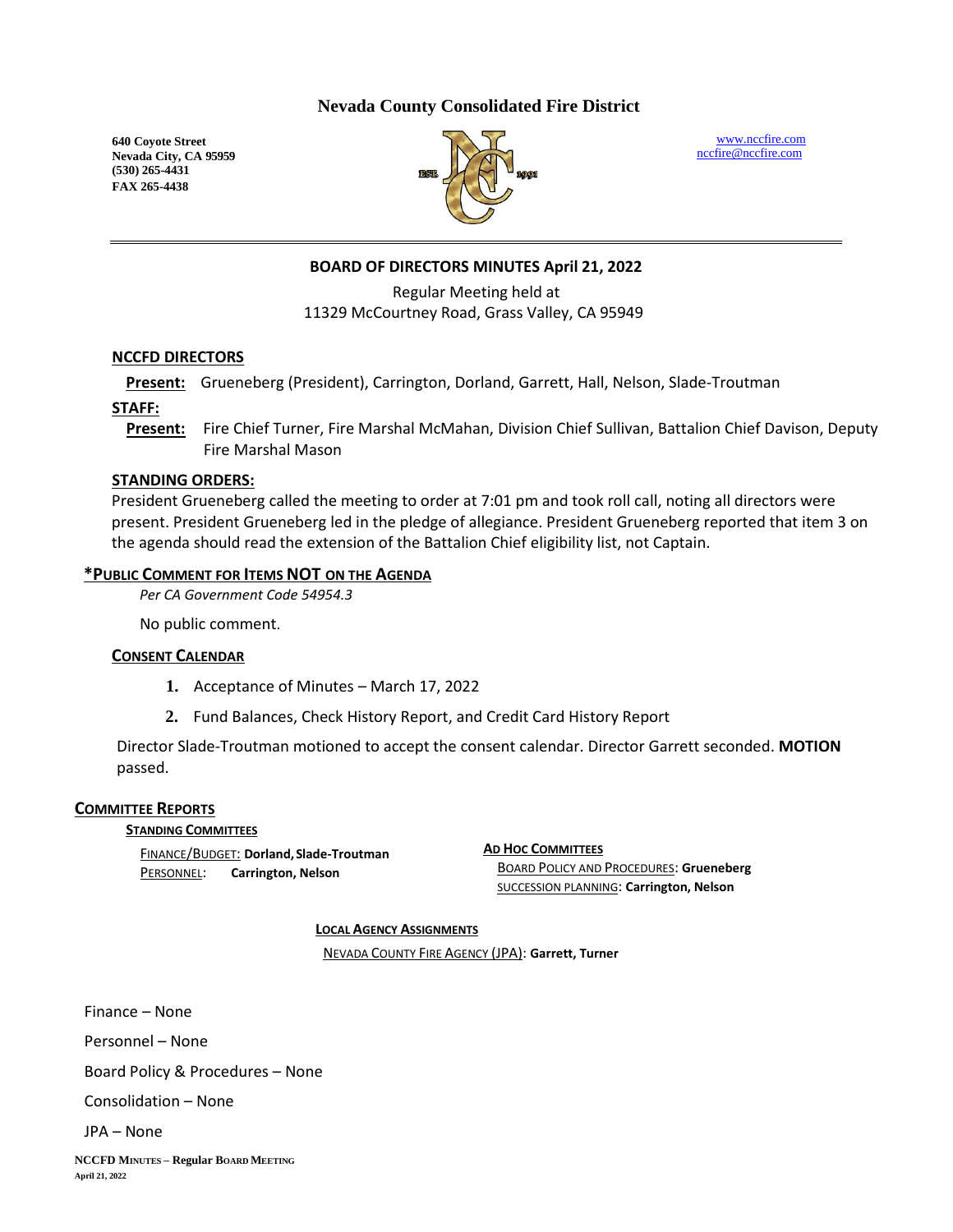#### **NEW BUSINESS**

#### **3. Discussion and possible action, Extension of Battalion Chief Eligibility List.**

Chief Sullivan reviewed his report verbally stating that the goal is to test in November of 2022. He is asking the board to approve the extension of the current list until a successor list is created or May of 2023, whichever comes first. Director Garrett motioned to approve the extension of the Battalion Chief eligibility list. Director Carrington seconded. **MOTION** passed unanimously.

#### **4. Discussion and possible action, Resolution 22-07, Amending the 21/22 Fiscal Year Budget.**

Chief Turner reported that getting near the end of the fiscal year Staff reviews the budget and amends as necessary. He reviewed and discussed the changes. Director Nelson motioned to adopt Resolution 22-07, Amending the 21/22 fiscal year budget. Director Slade-Troutman seconded. **MOTION** passed unanimously following a roll call vote.

#### **CHIEF'S MONTHLY REPORT**

Chief Sullivan reviewed the suppression report, stating we are already in dry weather. He discussed that training is starting to be added to ESO (the tracking software) and the goal is to have accurate numbers by next month.

The district received a donation in the amount of \$15,000.00 for (2) Thermal Imagers from Law Enforcement and Fire Council.

Chief Sullivan reported that firefighter recruitment, testing, and interviews have been completed. We currently have four (4) candidates in backgrounds.

Battalion Chief Davison reported that there have been several multi-company drills taking place. He also reported that Driver Operator 1A and 1B were completed in-house with our new employees as well as neighboring agencies.

Chief Turner discussed the CHEMPACK meeting with Nevada County OES. This focused on the training if a nerve agent was released in our area.

Fire Marshal McMahan reported prevention continues to get several plan reviews weekly, mostly for Cannabis. He also discussed the CCAI Roundtable Coordinator meeting that Deputy Fire Marshal Mason and Fire Marshal Lance Rey with Consumnes Fire District will be taking on after his retirement.

#### **\*BOARD DISCUSSION**

The Board discussed the April 5<sup>th</sup> badge pinning and how well it was done. A brief discussion took place on the event ideas for the next one took place.

Director Nelson asked if anyone was looking at any inflation costs with CalPERS for the next fiscal year. Board discussion also took place on the hiring of the new Board Secretary. Nicole reported that there was a delay in backgrounds with the LiveScan machine being updated by the Department of Justice.

#### **ADJOURNMENT**

President Grueneberg adjourned the meeting at 7:33 p.m.

Nicole Long

Attest: Attest: Approved by:

Keith M. Grueneberg (May 24, 2022 11:08 PDT) [Keith M. Grueneberg](https://na1.documents.adobe.com/verifier?tx=CBJCHBCAABAALQJAkRHhYX1KTiF4nCkPN695RZUb_UXo)

**NCCFD MINUTES – Regular BOARD MEETING April 21, 2022** Nicole Long **Keith Grueneberg** Keith Grueneberg Board Secretary **President of the Board**